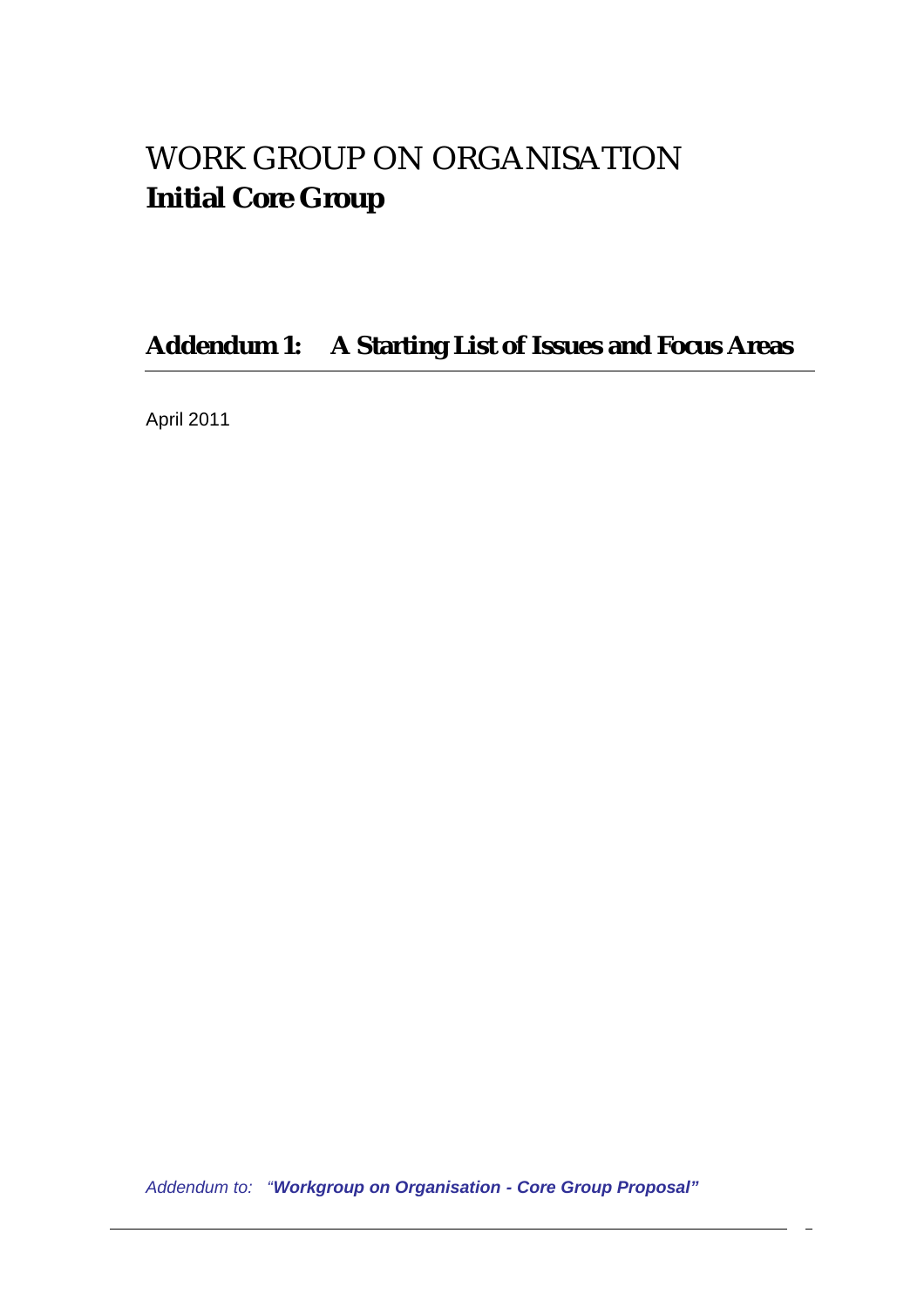The following are some thoughts in a brainstorming manner on focus areas which are suggested for discussion, under three main headings:

- **Aims of WSA**
- **Organs of WSA**
- **Decision making process**

The purpose of this document is just to ask questions, to provide food for thought, to stimulate the perpose of this essemble is just the important issues (and what not).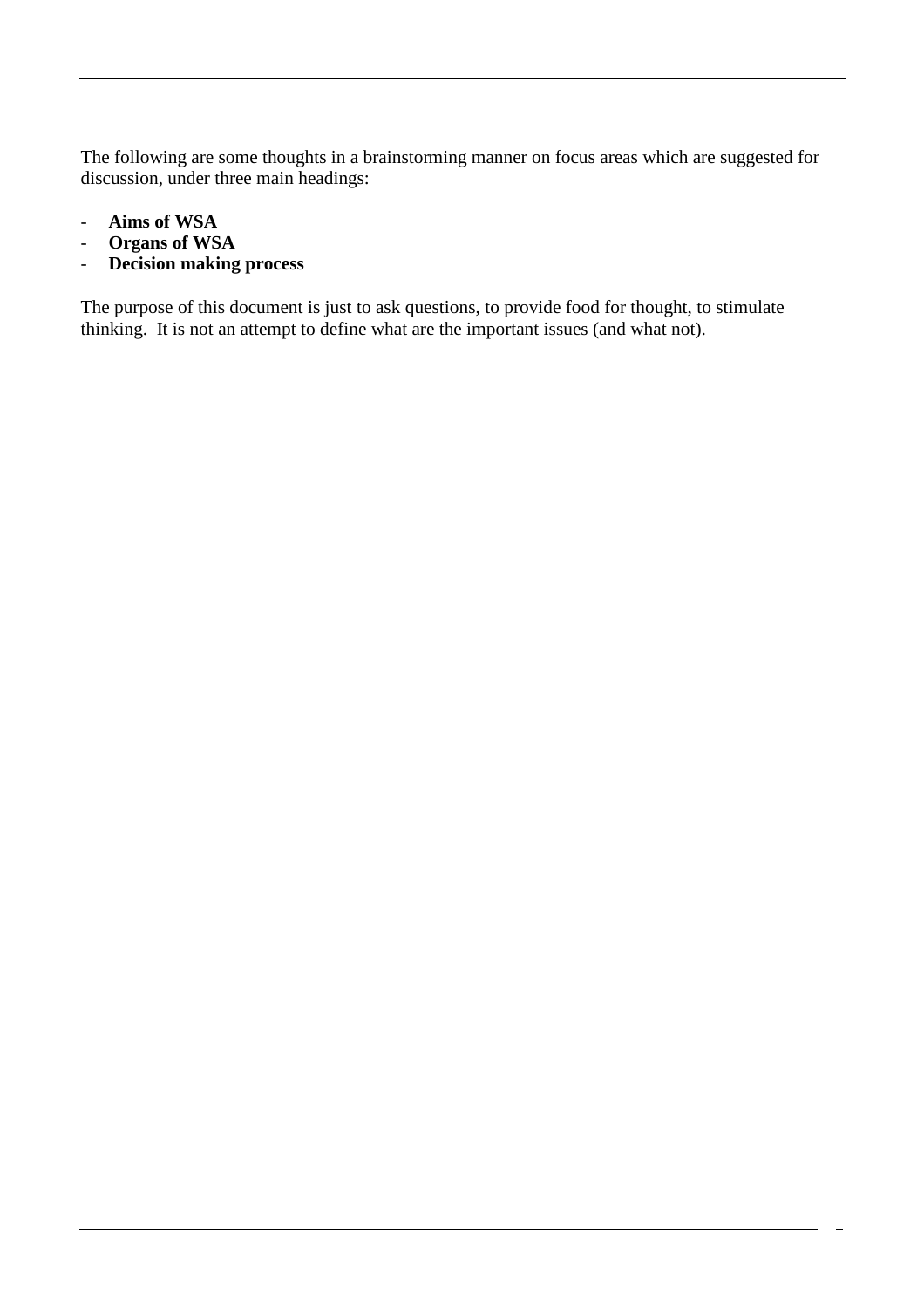<span id="page-2-0"></span>

| $\mathbf{1}$   |      |  |  |
|----------------|------|--|--|
|                | 1.1  |  |  |
|                | 1.2  |  |  |
| 2              |      |  |  |
|                | 2.1  |  |  |
|                | 2.2  |  |  |
|                | 2.3  |  |  |
|                | 2.4  |  |  |
|                | 2.5  |  |  |
|                | 2.6  |  |  |
|                | 2.7  |  |  |
|                | 2.8  |  |  |
|                | 2.9  |  |  |
|                | 2.10 |  |  |
| $\mathfrak{Z}$ |      |  |  |
|                |      |  |  |
|                |      |  |  |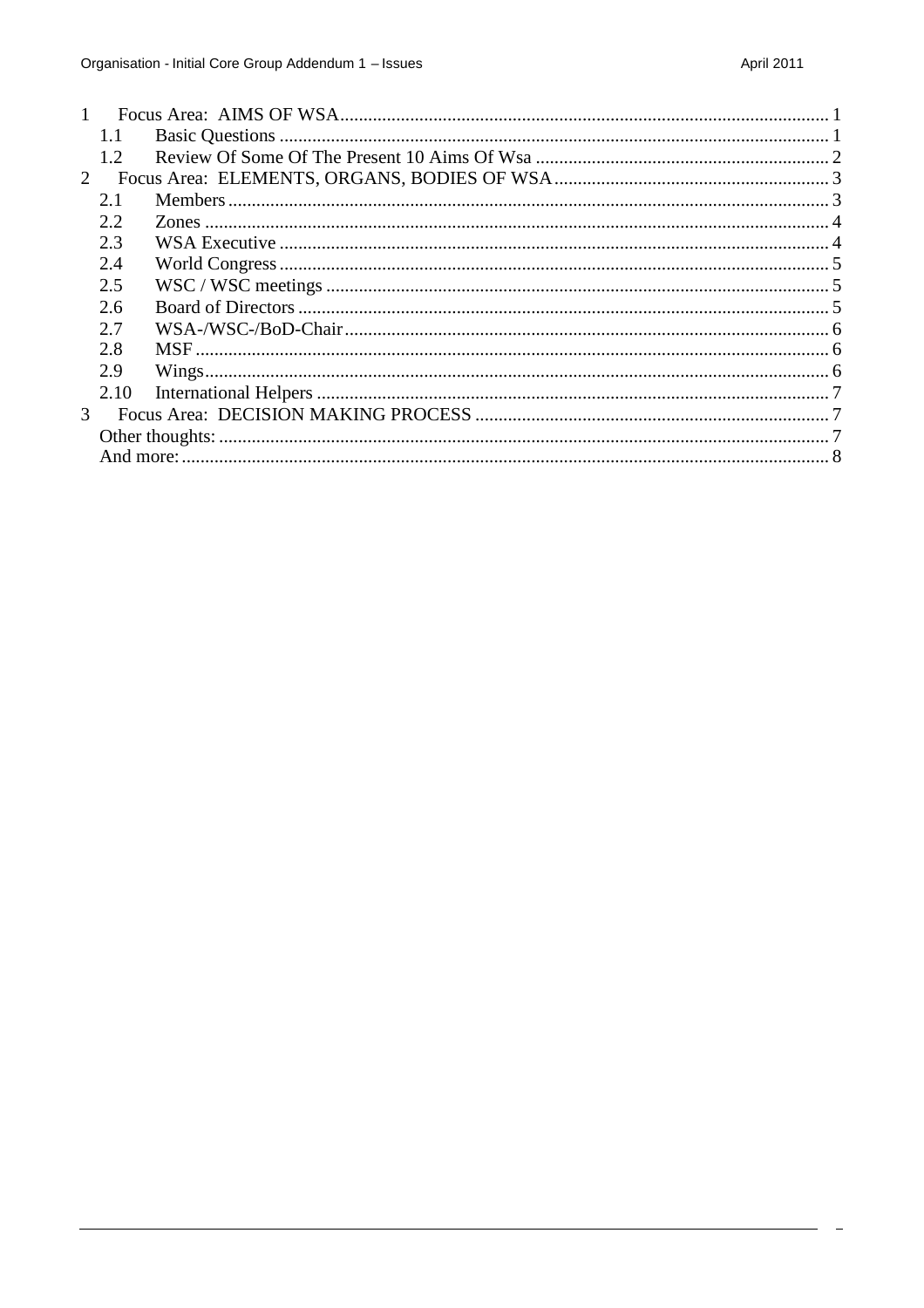# <span id="page-3-0"></span>**1 Focus Area: AIMS OF WSA**

### <span id="page-3-1"></span>*1.1 Basic Questions*

#### **1. Do we need an (international) organisation at all?**

Isn't Subud just the latihan and following our receiving? Balance between surrender, trust and patience in the kejiwaan, and effort, worldly activities, heart and mind?

Possibly 3 aspects of organisation (projects etc.) in Subud:

- To be normal, competent, make efforts to achieve practical purposes,
- to create a space to put our receiving, talents etc. into practice,
- training ground to learn something about working together, about using heart and mind (nafsu) and not be used by the forces …. .

#### **2. What is meant by WSA (World Subud Association)?**

- a.  $WSA =$  all of us "in Subud"?
- b. WSA = organisation of national bodies and affiliates?
- Assumption: Understanding *a.* (all of us) represents a shared feeling, an inner bond, very relevant for us as brother/sisterhood, at gatherings / congresses etc.

Understanding *b.* relates to WSA as an organisational structure, designed to achieve agreed purposes. As such it is necessary to be clear: What are the shared/agreed purposes/aims of WSA<sup>[\\*\)](#page-3-2)</sup>? (Why do members, i.e. nat. bodies  $\&$ affiliates, join WSA?) What are the specific aims/purposes of the various parts / organs of the international organisation? What are the resources, procedures, rules, etc.?

#### **3. Does Subud have a worldly programme, do we have a "Subud value system"?**

There are beliefs, convictions, and traditions in Subud, often based on / quoting Bapak's talks; however Bapak told us not to believe unless it is a reality based on our own receiving, our own personal experience. And we come from very different backgrounds (cultures, value systems).

#### **4. WSA, vessel for all and everybody "in Subud"?**

If we want WSA to be home for all of Subud, and if we ask all members (national bodies) to subscribe to / support the aims of WSA, what are the implications?

<span id="page-3-2"></span><sup>\*)</sup> **Typical aims of Associations:**

To facilitate members' activities in/for their own interest/benefit (sports, singing, latihan ………) and

To represent such shared interests / activities vis-à-vis third parties, in court etc., and / or

To co-operate for the benefit of others (e.g. Greenpeace, Médecins Sans Frontières / Doctors Without Borders, latihan for all of mankind?)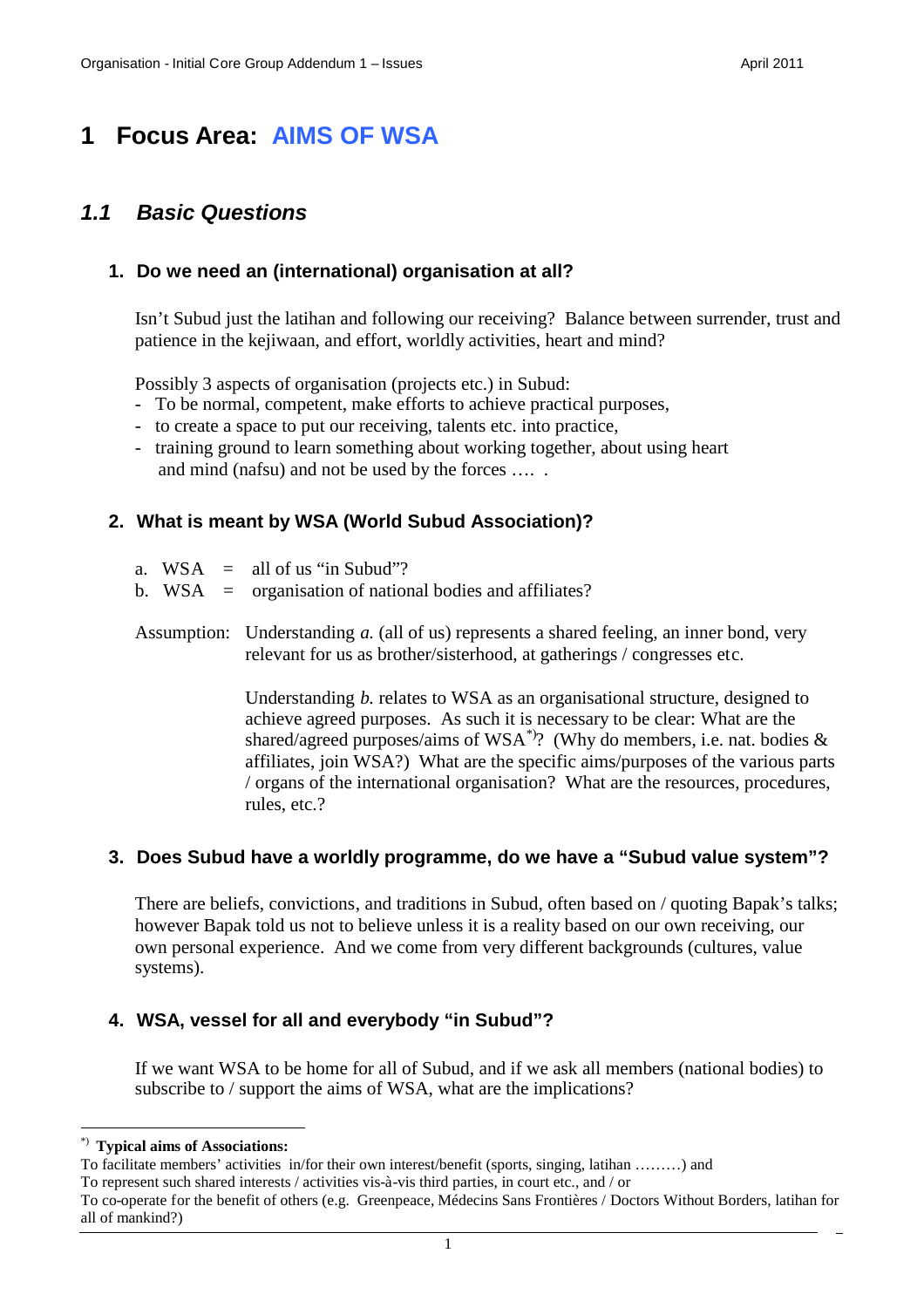<span id="page-4-0"></span>Can WSA have aims which are not shared by all, or even rejected by some?

### *1.2 Review Of Some Of The Present 10 Aims Of Wsa*

- **1. Aim No. 1:** *(To facilitate the worship of Almighty God through the Latihan Kejiwaan of Subud and to provide for the other needs of the Subud membership.)*
	- **Question:** How much does WSA, does the international organisation actually do in this regard? How much is actually done on the local and national level?

Is this possibly business or government way of thinking? (Head office is in charge, the execution is delegated down to departments, branch offices etc.) Do we want such centralized organisation in Subud? Wouldn't a decentralized concept be more appropriate: the key is the individual person who lives his/her live with the latihan, facilitated / supported mostly on the group level, supplemented by the regional and/or national organisation etc.? A decentralized organisation also invites more volunteers to get involved, more participation and ownership.

It therefore is suggested that the principle of subsidiarity is appropriate for Subud, i.e. the international organisation takes care (only) of specific functions/tasks to strengthen and to supplement the other levels (local, regional, national). WSA, of course, takes care of the shared intentions and specific needs of the Subud community as an international movement.

To work and cooperate effectively requires clarity about who does what, clarity about the distinct aims / purposes of WSA.

**2. Aims No. 5.** *(To provide educational and other facilities for the development of the full potential of human beings.)* and **No. 6**. *(To relieve poverty and deprivation.)*

Both aims raise questions:

- a. By how many Subud members / national organisations are these aims accepted / supported, which helper ever mentions such aims to a probationer?
- b. Wouldn't it be more appropriate if members who pursue such aims (not supported / accepted by all) form suitable vehicles / organisations / companies etc. as "projects of Subud members"? Wouldn't we avoid potential conflicts if members / groups of members do "their thing", pursue their aims in their name, not in the name of Subud / WSA?
- c. Do we want WSA to own / pursue / manage such projects? Does WSA have the necessary capacity (competence, finance etc.), do we want WSA to take risks involved in projects?
- d. Why in particular these programmes (if we want such programmes at all), why not other equally worthwhile causes (e. g. science, sustainability …….)?

#### **3. Aims No. 7 – 9:** *(encourage activities)*

Such aims trigger the question of how to implement them:

Do we have standards, does WSA have a fair screening process, how are decisions made which activities / projects are supported and which not? Does WSA have minimum requirements (e.g. quality of management, disclosure, reporting/accountability/ transparency, protection of trust / of investors' or donors' rights, code of conduct, code of ethics ….)?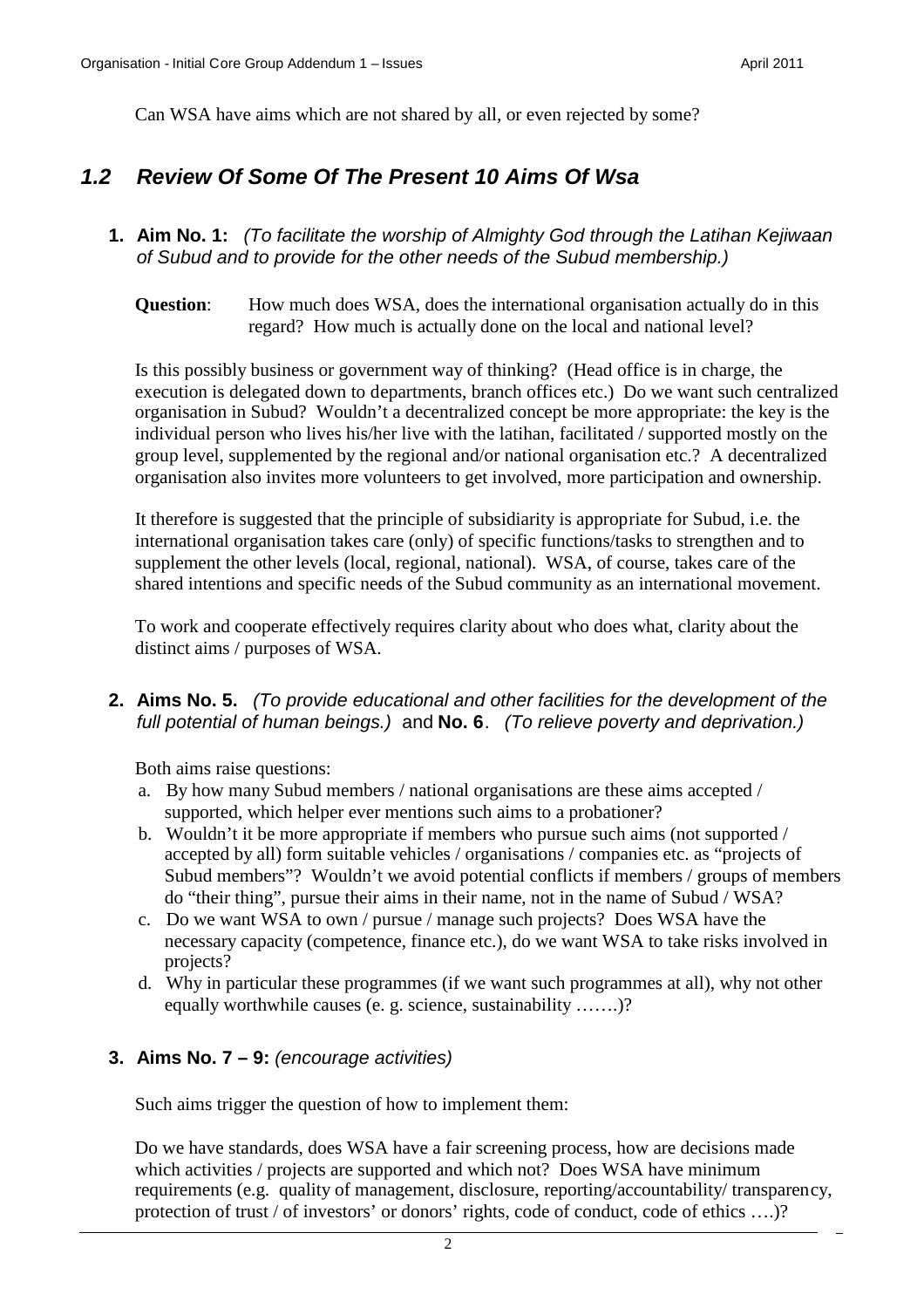Or is it enough if one Subud person is involved? Can any Subud person e.g. fundraise for his/her project via the Subud media (however much or little / long or short / committed or casual) he/she "is in Subud"?

#### **4. Missing Aims?**

There may be essential aims of WSA not yet mentioned:

- International gatherings including world congresses are popular, shouldn't that be a WSA aim?
- Supporting / strengthening the members (nat. orgs and affiliates) is not mentioned, wouldn't that be an obvious WSA aim?
- $\bullet$  Others ?

#### **5. Legal / technical issues:**

- a. Is it possible at all to change the Aims? Some argue that changing the Aims would put WSA's status as tax exempt charity at risk. If we cannot change the Aims as part of the Articles of Incorporation, would it help to modify and supplement the Aims as part of the Bylaws / Constitution?
- b. If laws and Government regulations are difficult in Washington DC / USA, would it make sense to investigate options for relocating WSA?

*[Return to Contents Page](#page-2-0)*

# <span id="page-5-0"></span>**2 Focus Area: ELEMENTS, ORGANS, BODIES OF WSA**

### <span id="page-5-1"></span>*2.1 Members*

An association exists because of its members, WSA exists because of the national bodies as members. Members' cross-border activities, communication, meetings/visits etc. bring the international dimension of Subud to life.

#### **1. Support for members**

- a. What do the national bodies need from the International in support of such activities (e.g. sharing of experience / consultation, financial support for gatherings, for Subud premises)?
- b. What does WSA need from its members, i.e. the countries and affiliates? What is the function/role of the Committee Councillors?

#### **2. Membership Issues**

What about countries with no Subud organisation? How can Subud people there become "Subud members", be part of WSA? New categories of (e.g. extraordinary, non-voting) membership in WSA? Is assistance required / available to support such countries with legal / organisational matters?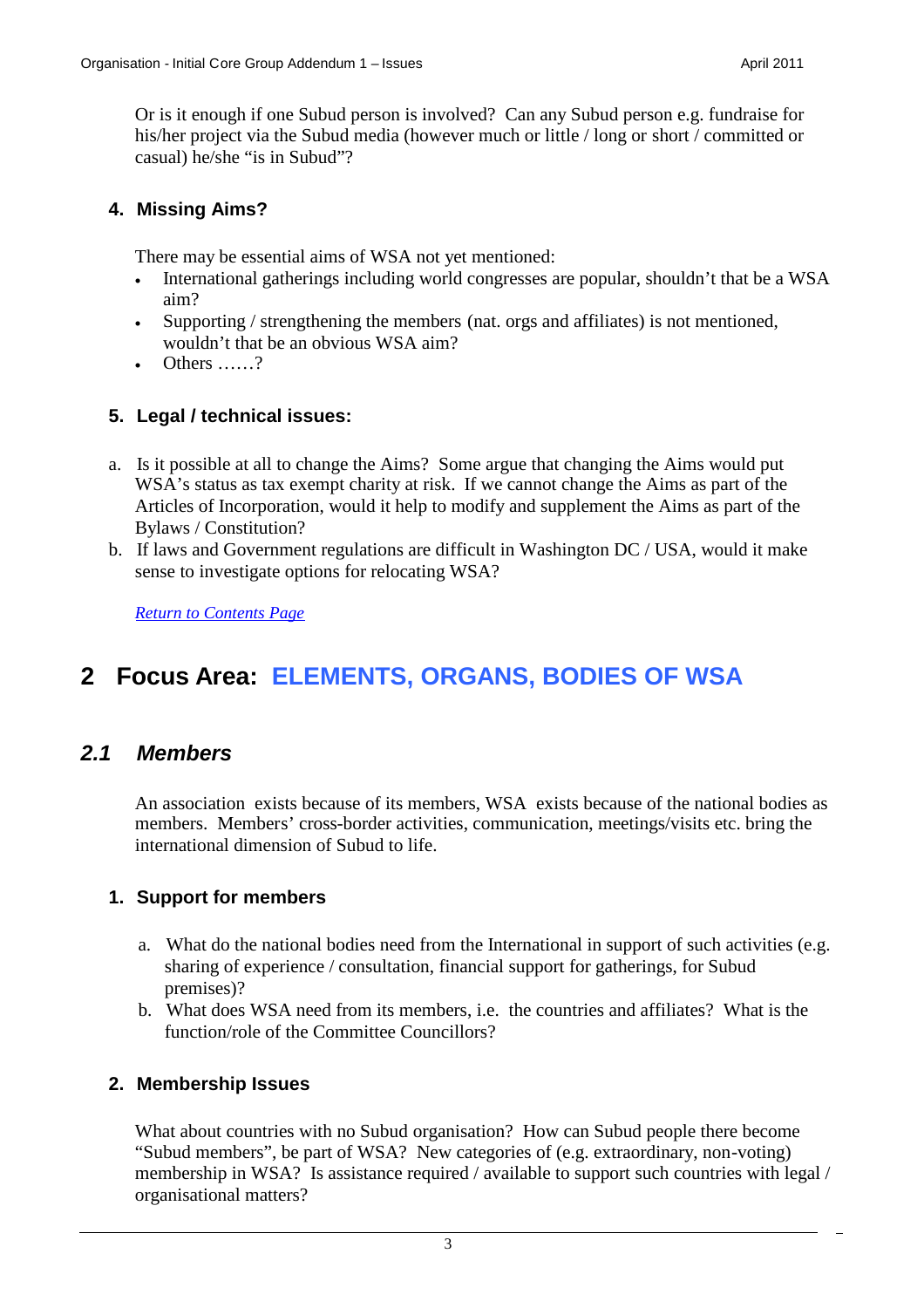### <span id="page-6-0"></span>*2.2 Zones*

#### **1 Purpose of Zones? Purpose of Zone meetings and Zone Council?**

Many seem to enjoy gatherings, enjoy personal relationships (cross border, cross culture), big latihans, testing, and sharing. But serious work as Zone Council is limited, is perceived as burden by many.

There is considerable disparity between Zones (number of countries and of Subud members within Zones, distances, variety of cultures, languages, and living conditions etc.), some Zones hold annual gatherings / council meetings, others meet very seldom.

This may be enough to indicate that there are lots of questions around the purpose and functioning of Zones, Zone-councils and Zone-meetings. Also the question of the borders of Zones may be usefully discussed, provided we are clear about the purpose / functions of Zones.

#### **2 Zone Representative**

The Zone Reps. role is complex, partly unclear:

- The ZR is chair of the Zone-council, comprising kejiwaan and committee delegates, therefore the ZR's role at Zone-meetings should encompass both aspects.
- As communicator, networker, provider of services throughout the year within the Zone the ZR usually is considered a committee function, while the international helpers of the respective areas take care of the kejiwaan support.
- Automatically the ZR is member of the WSC (World Subud Council) as well as legally responsible Director (member of the board of directors) of WSA. Within WSC and as Director the function is clearly on the committee side.

#### **Questions**:

- a. How feasible is the double function (within the Zone / as member of WSC and Director of WSA)? Is there enough capacity for support within the Zone, enough time and competence for WSC / WSA issues?
- b. Does the considerable demand on the ZR's time justify/require a remuneration? Can the money be made available? What about other volunteers in international functions (e.g. internat. helpers), what would be an equitable and affordable approach?
- c. The position as Director of WSA is a personal responsibility, possibly with the consequence of personal liability (in case of gross negligence). Since WSA is based in Washington DC., a director should have some understanding of relevant US legislation, should be well informed about WSA developments, and should be involved in policy / strategic decisions of WSA. Most of these aspects have been neglected in the past when ZRs were tested and chosen.

Do we send ZRs on a mission impossible? What improvements are possible? How can we reduce/avoid the risk of damage?

### <span id="page-6-1"></span>*2.3 WSA Executive*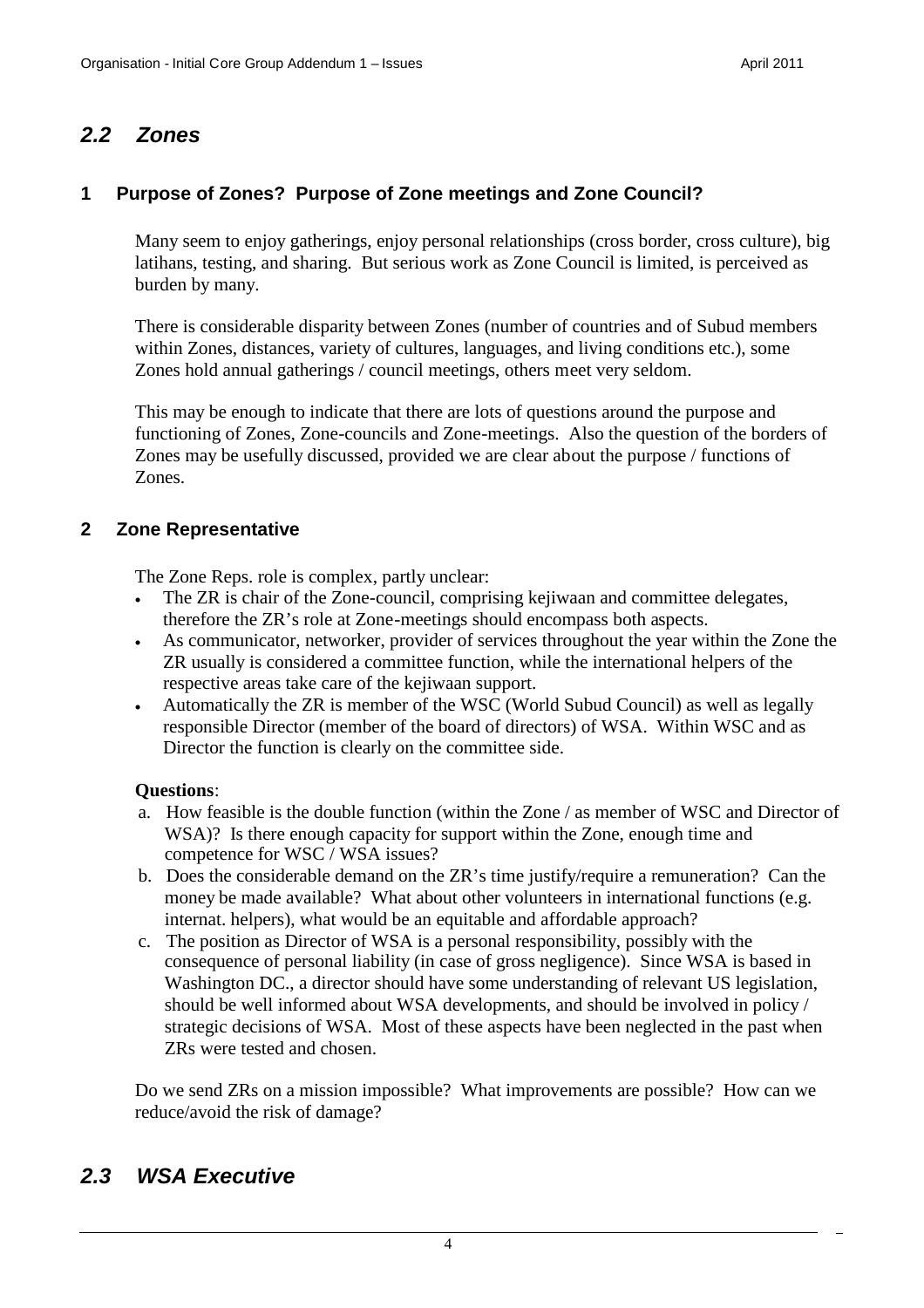Common perception: The WSA Executive implements the decisions of World Congress. Fine.

- a. Question: Is there enough attention / capacity for the continuous process of providing services to the members, of responding to members' needs, of facilitating, supporting etc.? Can the WSA Executive become more relevant, more tangible for the Subud membership at large?
- b. With little (or no) advice and supervision of the BoD and little or no feed-back from ZRs the Executive time and again is left alone and takes policy decisions which then lack democratic mandate and sometimes get mixed response from the WSA members. What can be done?

# <span id="page-7-0"></span>*2.4 World Congress*

- a. Can we still afford World Congresses with respect to costs and the environmental impacts?
- b. Tension between great interest / enthusiasm for an alive gathering and necessary delegates' business (similar at Zone meetings). How to find a good balance?
- c. Congress is the highest authority, is our democratic credo. Does democracy really work at World Congress (and/or at Zone-meetings)? Do (most) delegates have the interest, time, competence, level of information to make informed decisions? (see *Lessons Learned from Christchurch:* www.subudworldnews.com/wsa/report/3\_WorldCongLessonsLearned\_Oct2010-

FINAL.pdf ) d. Between congresses the perception of many (most?) members is that the international

bodies / office holders develop a life of their own, loose touch with the "normal member". How to reduce this gap?

# <span id="page-7-1"></span>*2.5 WSC / WSC meetings*

Great meetings in many ways, however little space/time to deal with management issues of WSA.

With a majority of international helpers, many meetings of international bodies and parallel discussion threads, sometimes with a lack of advance preparations and poor meeting facilitation, it is quite a challenge to make room (and time) for all legitimate demands at such meetings. How can we improve? Is it advisable to arrange smaller, more focussed meetings (as well)?

<span id="page-7-2"></span>(These questions obviously need close communication with the present teams in office. )

### *2.6 Board of Directors*

Has hardly functioned in the past, hardly met, no time to become a team, issue of competence. WSA Directors are not chosen as such, and for most of the time they have not been aware of this function.

Consequently WSA in the past has done without a functioning BoD, which some consider dangerous for WSA and for the Directors (risk of personal liability).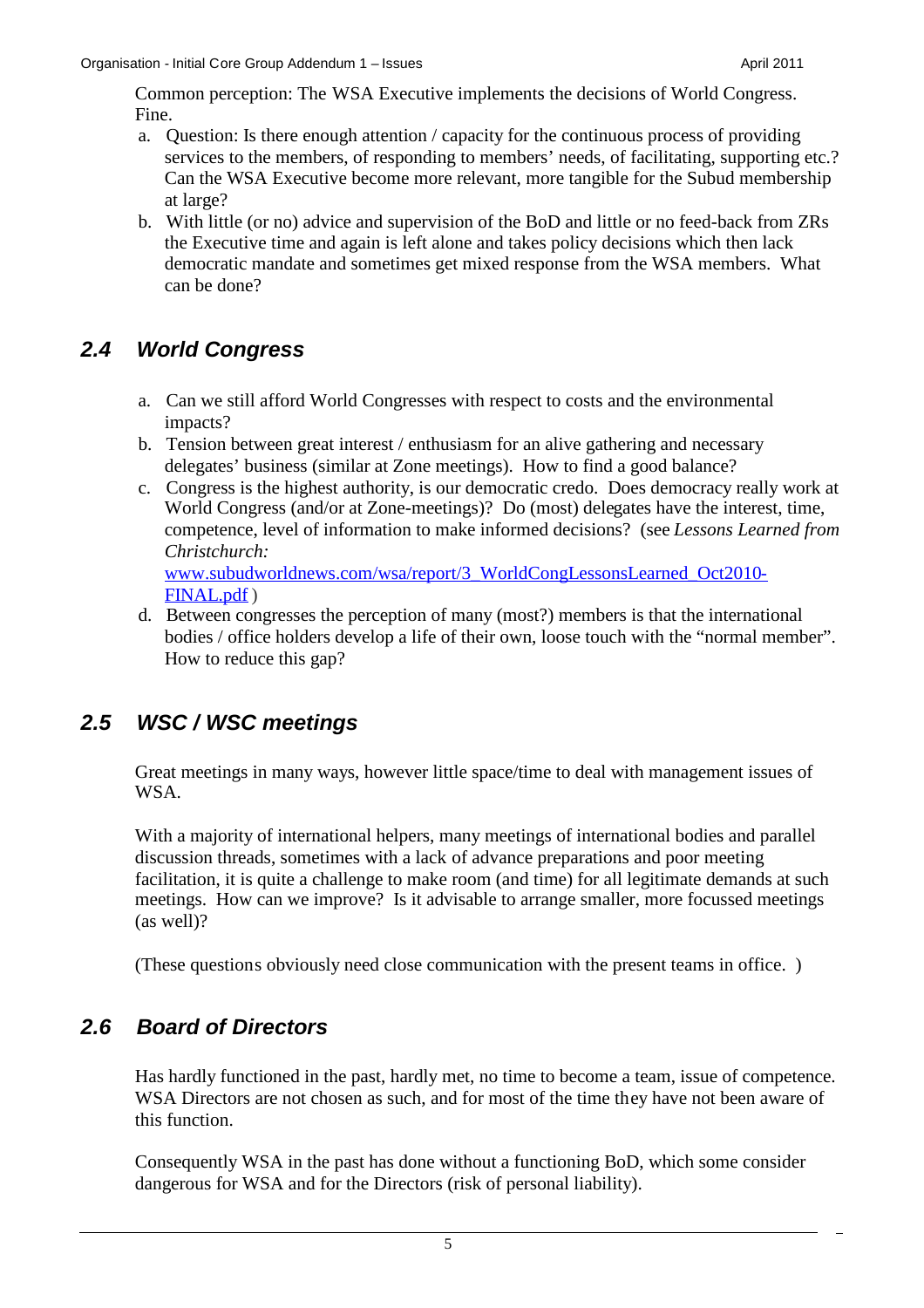**Question**: How to take care of the functions of a responsible BoD without too much of a burden on the office-bearers?

# <span id="page-8-0"></span>*2.7 WSA-/WSC-/BoD-Chair*

Is this a non-executive function of a volunteer, or a position for a highly involved and paid person?

The lack of a functioning BoD makes for a lonely chair in his advisory/supervisory/policy function and adds to his work load. In addition policy decisions of the chair without involvement of the BoD lack democratic mandate, unless based on congress decisions.

## <span id="page-8-1"></span>*2.8 MSF*

We suggest close communication between the orga working group and present officers discussing WSA-MSF relations.

- a. MSF is created to control the bulk of WSA's financial assets. History tells us: Money is power. How can WSA avoid to become dependant on MSF? How can WSA monitor and supervise MSF in a democratic and competent manner?
- b. Decentralised organisation, subsidiarity, strengthening the groups and national bodies: How can MSF adjust to that approach?
- c. Via MSF (and or related, legally separate bodies) Subud / WSA is involved in a range of projects which partly are controversial amongst the Subud membership, and which sometimes lack the minimum of transparency. What can be done?

# <span id="page-8-2"></span>*2.9 Wings*

- a. Between Wings, MSF, WSA and WSA-members a shared understanding is needed of the division of labour: Who does what, who is (hopefully) competent and authorised? How can we avoid tensions regarding authority, and avoid building up competence in competition?
- b. In the past it was often said that the wings execute WSA programmes. Earlier the question was asked whether WSA should have worldly programmes at all. In any case there is the question whether the Wings pursue programmes (of WSA or of their own) and expect the Subud membership and the WSA members to support such programmes, or whether it is the Subud members who undertake projects and activities (following their own intentions, receiving, interests) with the Wings supporting, facilitating, pooling etc. such initiatives?
- c. What is true for all the elements of Subud International may have particular importance for each of the wings: The need for clarity of purpose, modus operandi, interface with other "players", job description of officers etc.
- d. Activities and projects take place in the world. How do we relate to non-Subud people as team members, partners etc. in Wing activities?
- e. What is a "Subud project", a Subud activity? Is it enough that Subud member(s) is/are involved? Or is it the quality of how we do things which matters, our (more or less existing) ability to work from an inner place, the "human quality" in what we do? Who can make that judgement and how?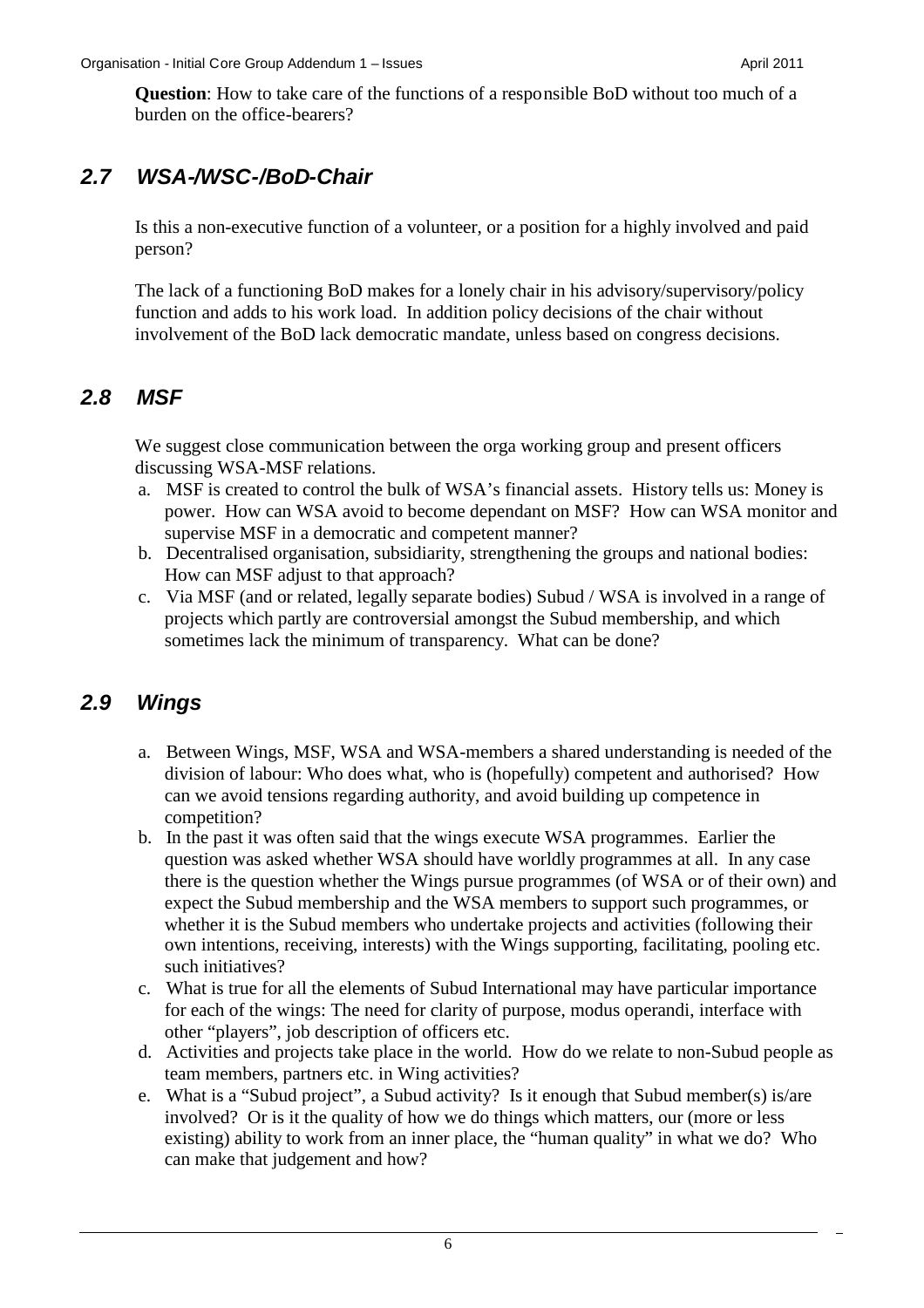#### <span id="page-9-0"></span>*2.10 International Helpers*

We may want to add the IHs as a body/element of WSA. Their role seems to be well established however there may be questions, e.g. regarding the cooperation with and strengthening of helpers on other levels, the IHs role within the WSC, and within Zones and Zone-Councils, helper support for international officers etc.

*[Return ti Contents Page](#page-2-0)*

# <span id="page-9-1"></span>**3 Focus Area: DECISION MAKING PROCESS**

Quote from the proposal of Subud Germany (to world congress 2010):

"What do we mean by consensus? Which role does testing have in our decision process?

And voting? What does democracy mean in Subud? …….

……. we suggest that WSA in general tries more and more to initiate and supervise processes to deal with complex issues instead of having delegates voting at Zonal Meetings or World Congresses, who have had no chance to think over and discuss issues thoroughly."

This leads to the question: How to organise such processes, how to be inclusive and invite participation, and at the same time be quality and result conscious ?

#### <span id="page-9-2"></span>*Other thoughts:*

Consensus seems closely related to harmony which is a high value for most Subud members. And we don't want to criticise in fear of hurting feelings. But what about facing and resolving conflicts (rather then sweeping them under carpets)? What about critical analysis of our experiences so that we may learn and improve?

Past world congresses have addressed decision making issues. E.g.:

In 1997 world congress in **Spokane** resolved that decisions like appointing international officers or location of world congress should be made in 3 steps:

- 1. Practical considerations (e.g. job descriptions and qualification of candidates, necessary/available time, financial aspects, screening of candidates)
- 2. Testing of suitable candidates, sharing test results with the delegates
- 3. Decision by voting (in consideration of the outer and the inner aspects)

In 2005 world congress in **Innsbruck** resolved to initiate a process of cultural change. Some guiding principles were formulated how we want WSA to function, among others:

- 1. Foster a culture with more emphasis on process, networking, consultation and participation.
- 2. Continue to improve transparency, in particular in decision making.
- 3. Clarity about key job requirements and responsibilities.